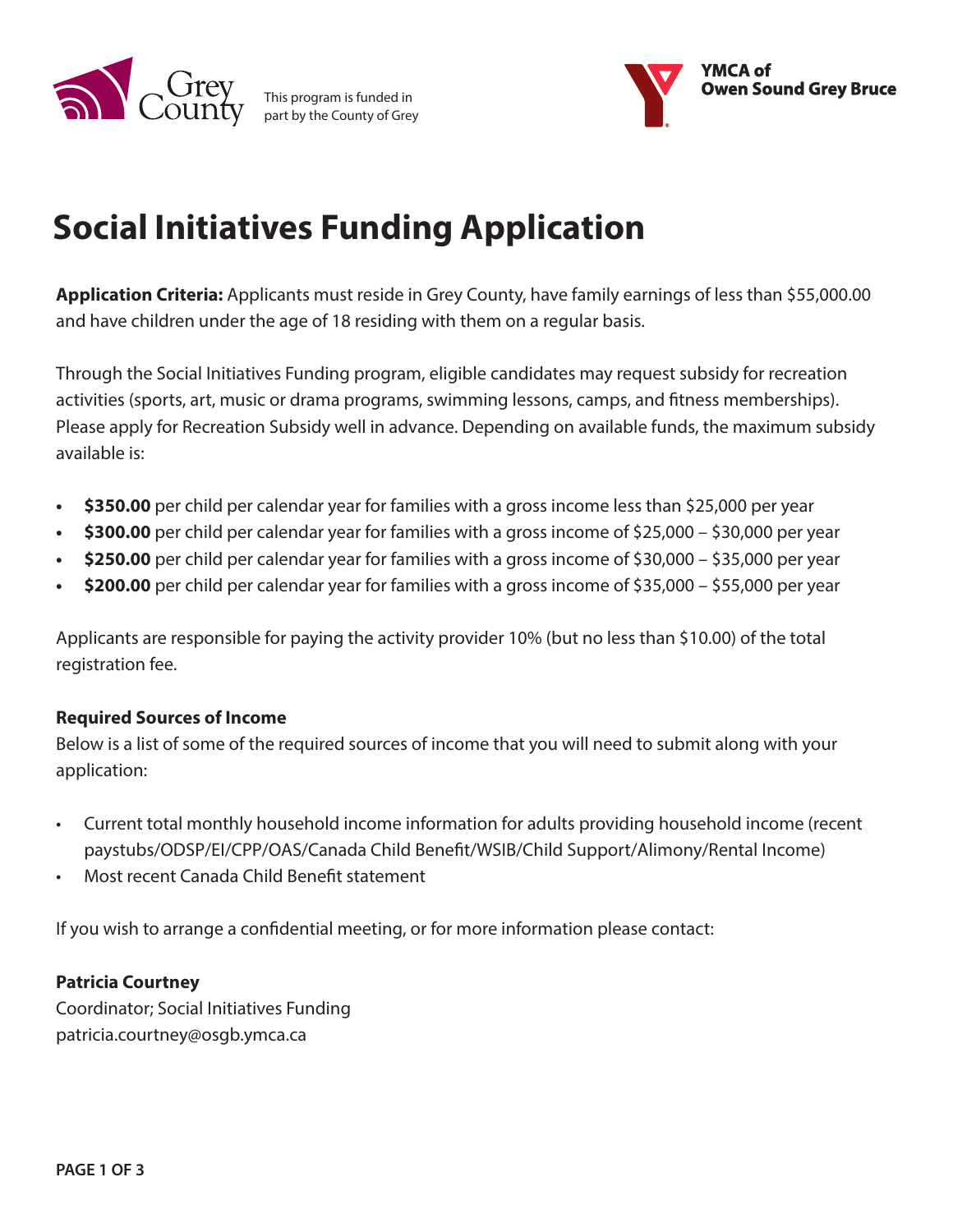### **Applicant (Parent/Guardian)**

|                      | Mailing Address: National Accounts and Accounts and Accounts and Accounts and Accounts and Accounts and Accounts and Accounts and Accounts and Accounts and Accounts and Accounts and Accounts and Accounts and Accounts and A |                   |                  |                                              |  |  |
|----------------------|--------------------------------------------------------------------------------------------------------------------------------------------------------------------------------------------------------------------------------|-------------------|------------------|----------------------------------------------|--|--|
|                      |                                                                                                                                                                                                                                |                   |                  |                                              |  |  |
|                      | Applicants must be residents of Grey County. Please select the area in which you live:                                                                                                                                         |                   |                  |                                              |  |  |
|                      | $\Box$ Blue Mountains (Thornbury/Clarksburg)                                                                                                                                                                                   | $\Box$ Chatsworth |                  | $\Box$ Georgian Bluffs $\Box$ Grey Highlands |  |  |
| $\Box$ Hanover       | $\Box$ Meaford                                                                                                                                                                                                                 | $\Box$ Owen Sound | $\Box$ Southgate | $\Box$ West Grey                             |  |  |
|                      |                                                                                                                                                                                                                                |                   |                  |                                              |  |  |
|                      |                                                                                                                                                                                                                                |                   |                  |                                              |  |  |
|                      | Is this the first time you have applied for any Social Initiatives Funding (previously NCB) in Grey County?                                                                                                                    |                   |                  |                                              |  |  |
| $\Box$ Yes $\Box$ No |                                                                                                                                                                                                                                |                   |                  |                                              |  |  |
|                      | If you answered NO, please indicate the source of your income                                                                                                                                                                  |                   |                  |                                              |  |  |
|                      |                                                                                                                                                                                                                                |                   |                  |                                              |  |  |
|                      | ,我们也不会有什么。""我们的人,我们也不会有什么?""我们的人,我们也不会有什么?""我们的人,我们也不会有什么?""我们的人,我们也不会有什么?""我们的人                                                                                                                                               |                   |                  |                                              |  |  |
|                      |                                                                                                                                                                                                                                |                   |                  |                                              |  |  |
|                      |                                                                                                                                                                                                                                |                   |                  |                                              |  |  |

### **Declaration**

 $\Box$  I certify that all the statements in this application are true to the best of my knowledge and belief and no information required has been omitted or concealed. I also understand the information submitted on this application form will be shared with the Grey County Social Services Department.

#### **I request and authorize the following:**

- $\Box$  Registration information be shared with the activity provider and the subsidy cheque be sent directly to them on my behalf. I will pay my portion of the fee directly to the activity provider.
- $\Box$  OR, I receive reimbursement for receipts that I have submitted, and as such the activity provider will not be contacted by the Social Initiatives Funding program.